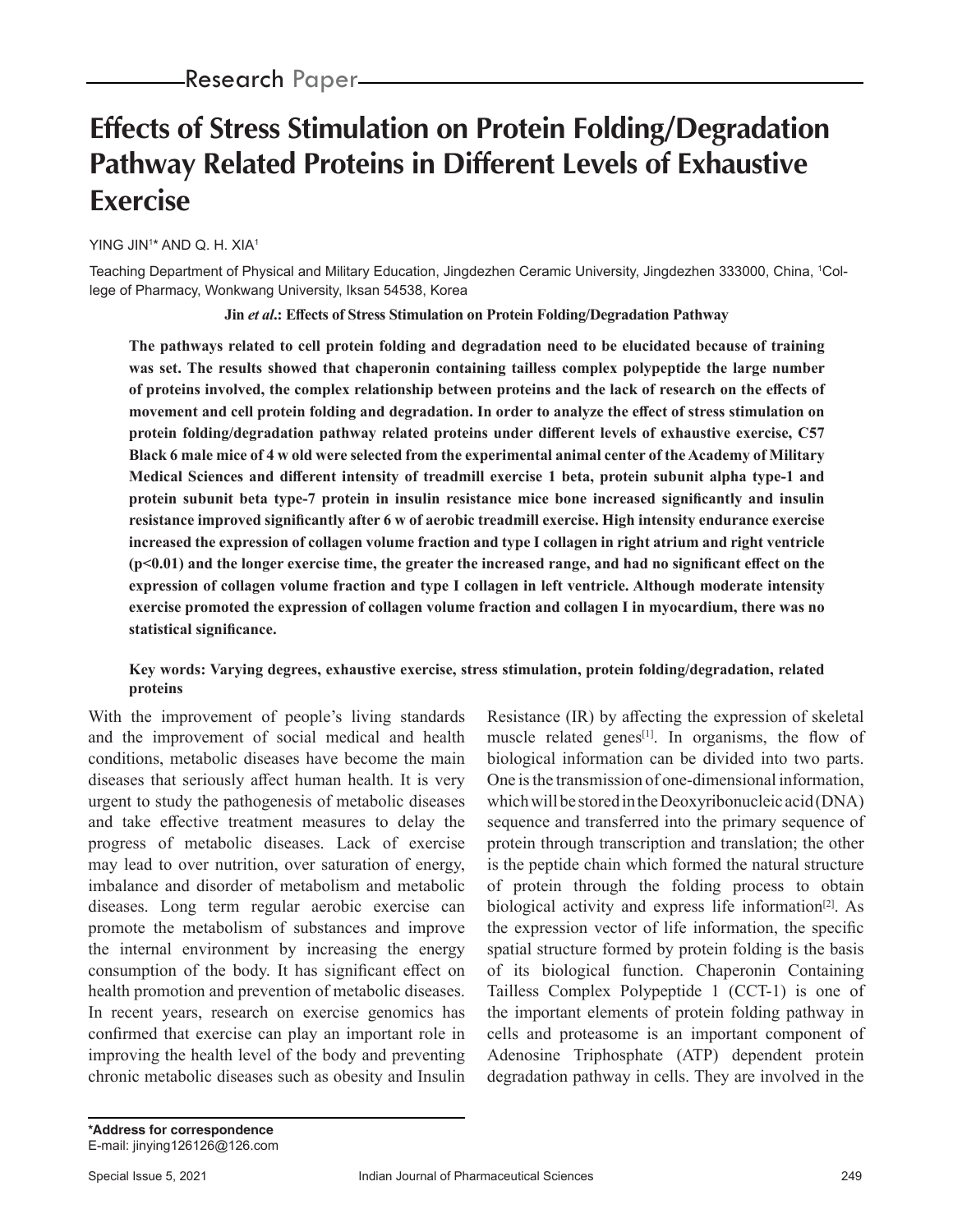formation of protein folding/degradation signalling pathway, maintaining the normal spatial structure and normal biological function of protein[3]. The decrease of protein folding/degradation related protein expression can induce the increase of Amyloid-Beta peptide (Aβ) expression<sup>[4]</sup>. The latest research shows that  $\mathbf{A}\mathbf{\beta}$  can not only accumulate in brain tissue and interfere with insulin signal conduction in neurons, but also appear in skeletal muscle tissue of diabetic animal model, causing oxidative stress reaction in skeletal muscle tissue, secondary IR and a variety of skeletal muscle lesions. Type 2 Diabetes Mellitus (T2DM) is the most common type of diabetes at present and IR is an important pathophysiological feature of T2DM[3]. It has been shown that the abnormal cell protein folding and degradation caused by abnormal cell protein folding/ degradation signal pathway is closely related to the occurrence of IR. Our previous proteomic studies reported that aerobic exercise can improve IR related lipid metabolism disorder, inhibit oxidative stress response of skeletal muscle tissue and increase insulin sensitivity of skeletal muscle tissue<sup>[5]</sup>. Exercise-induced arrhythmia is a problem of great concern in sports medicine and sports science due to the large amount of exercise. Long term high intensity exercise results in the excessive increase of collagen. A certain proportion of endurance athletes have myocardial fibrosis, which may be an important pathological change that causes exercise induced myocardial injury and arrhythmia. Therefore, this paper focuses on the effects of stress stimulation on protein folding/degradation pathway related proteins and cardiac proteins under different levels of exhaustive exercise<sup>[6]</sup>.

## **MATERIALS AND METHODS**

## **Establishment of animal model:**

80 C57 Black 6 (C57BL/6) male mice of 4 w old provided by the experimental animal center of the Military Medical Sciences Academy were selected with an average weight of  $(14.82\pm0.41)$  g. After 1 w of adaptive feeding, the mice were randomly divided into two groups: Normal diet group (20 mice) and IR model group (60 mice), which were fed with basic and high fat diet respectively. The components of high fat feed were protein 20 % kcal, carbohydrate 35 % kcal and fat 45 % kcal. After 10 w, Oral Glucose Tolerance Test (OGTT) and fin were used to determine whether the IR model was established successfully. After identification, the success rate of IR modelling was 66.7 %, a total of 40 mice were successfully modelled. They were randomly divided into high fat diet exercise group (HE, n=20) and high fat diet quiet group (HC,

n=20). The two groups continued to take high fat diet, while HE group took 6 w of aerobic treadmill exercise at the same time. Before exercise, mice need to carry out adaptive training to adapt to the animal running platform (Huaibei Zhenghua biological instrument equipment Co., Ltd., computer controlled six way small animal running platform). For the first time, the running platform slope is set as 0, the speed is 10 m/min and the speed increases until 12 m/min on the next day (the intensity is equivalent to 75 % Maximal Oxygen Uptake  $(\text{VO}_2 \text{ max})$ ). After 1 w of adaptive training, the running platform training is continuously carried out for 6 w, 5 d/w, 1 time/d and 60 min/time.

High intensity exercise training can lead to heart injury or arrhythmia. Its mechanism is related to long term high intensity exercise leading to myocardial energy metabolism disorder, myocarditis reaction, ion channel abnormality and cytoskeleton protein damage and other factors. However, its etiology, pathology and pathogenesis are not clear about the impact on protein folding/degradation pathway related proteins<sup>[7]</sup>. According to the clinical pathological study, myocardial fibrosis is a kind of histopathological change of the heart after long term abnormal stimulation. The structural change is often manifested in the proliferation of fibroblasts and the increase of collagen based extracellular matrix, the maladjustment of extracellular matrix synthesis and degradation, the increase of Collagen Proportion of Type I (Col-I), Collagen Proportion of Type III (Col-III) and the ratio of collagen types[8]. The functional changes of myocardial fibrosis are increased stiffness, decreased compliance, decreased contractility and decreased cardiac function. Myocardial fibrosis is an important material basis for the occurrence of arrhythmia. Arrhythmia is induced by the formation of re-entry loop, conduction delay and conduction block<sup>[9]</sup>.

In order to analyze the effect of stress stimulation on myocardial collagen of protein folding/degradation pathway under different levels of exhaustive exercise, 72 out of 80 mice were randomly selected for 7 d adaptive treadmill training. The training plan is to train 15 min every day, the speed of running platform is 15 m/min and the gradient of running platform is  $0^\circ$ . After the adaptive training, the mice that could not adapt to the treadmill training were removed. The remaining mice were randomly divided into three groups: quiet control group (C), moderate intensity exercise group (M) and high intensity exercise group (H). The speed of running platform in group M was 15.2 m/min with a slope of 5°; the speed of running platform in group H was 25 m/ min with a slope of 10°. Group H ran at 15 m/min for 5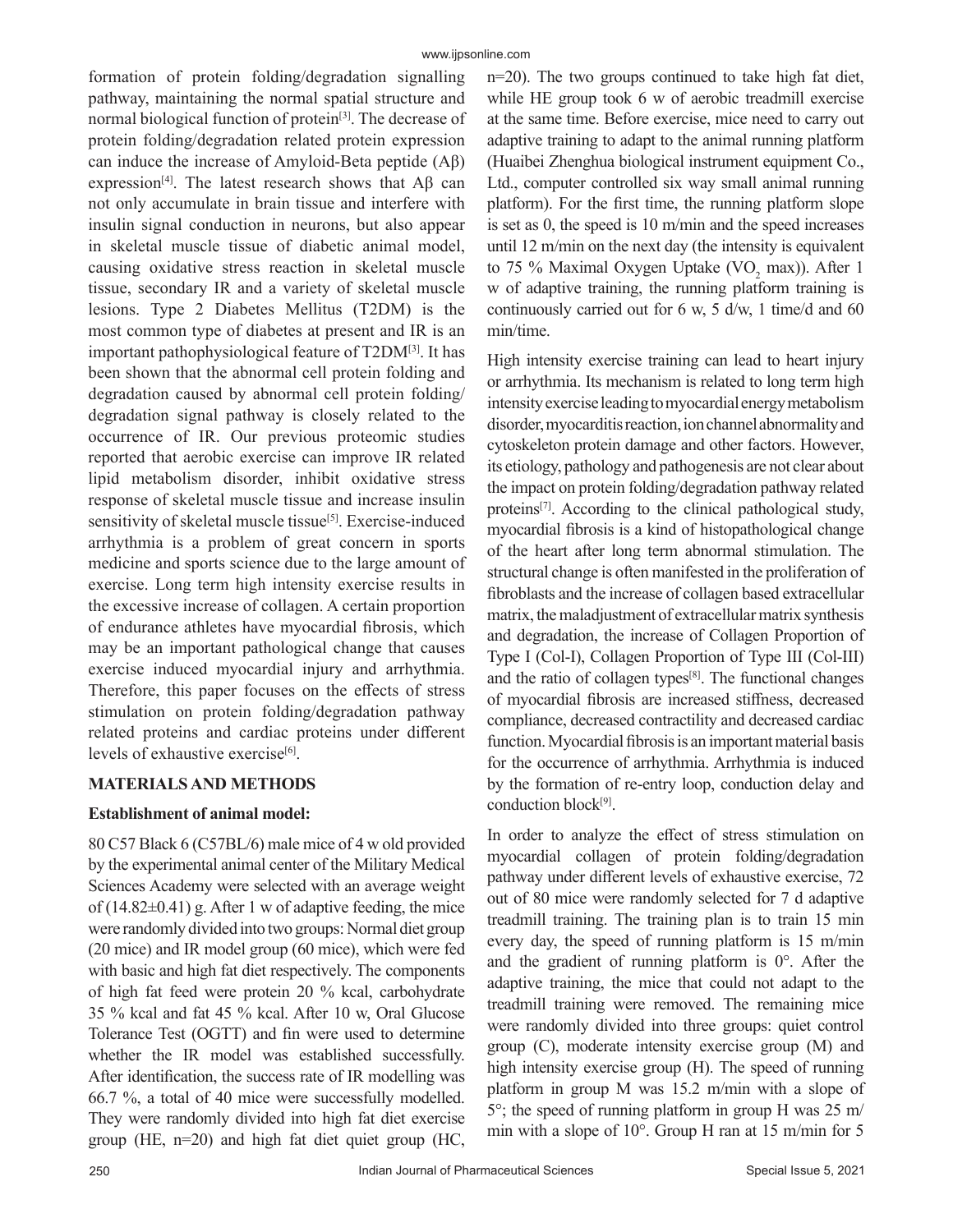min, then gradually increased to 28 m/min in 5 min and maintained until the end of training. After 8, 12 and 16 w of exercise, the samples were taken $[10]$ .

# **Animal tissue sample retention:**

After the training, the animals are fasted for 16 h. The quadriceps femoris of mice were isolated immediately after the animals were anesthetized by intraperitoneal injection of chloral hydrate. The quadriceps femoris were frozen rapidly in liquid nitrogen and then stored in a refrigerator at  $-80^\circ$  for extraction of whole protein. Among them, the Collagen Volume Fraction (CVF) of cardiac collagen was extracted by Sirius red staining<sup>[11]</sup>. Collagen I protein was detected by immunofluorescence and the fluorescence intensity was expressed by Integral Gray Scale  $(IOS)^{[12]}$ .

# **Protein extraction and two-Dimensional (2D) electrophoresis:**

Take out the skeletal muscle tissue from liquid nitrogen, put it into a mortar and grind it into powder shape with liquid nitrogen, weigh it accurately and then add the tissue lysate (40 mM Tris(hydroxymethyl)aminomethane hydrochloride (Tris HCl), 7 M urea, 2 M Thiourea, 4 % 3-[(3-cholamidopropyl)dimethylammonio]-1 propanesulfonate (CHAPS), 1 % Dithiothreitol (DTT), 1 mM Ethylenediamine Tetraacetic Acid (EDTA)) into 1.5 ml Eppendorf tube according to the mass to volume ratio of 1:10, at the same time, add cocktail protease inhibitor according to the proportion of 50:1 and break the tissue to complete cleavage by ultrasound $[13]$ . After 20 min of ice bath, the supernatant was centrifuged at 4° and 14 000 r/min for 20 min. The supernatant was protein extract. The samples were quantitated by Bradford method, then packed separately and stored at -80° for future use.

Inorganic Pigments (IPG) was used to prefabricate the dry adhesive strips (pH 3-10), the sample amount of each strip was 100 μg and the first phase solid phase pH gradient isoelectric focusing was carried out according to the instructions of Bio-Rad Company and the total voltage time product was 80 000 Vh. The adhesive strips were then balanced two times in the Sodium Dodecyl Sulfate (SDS) equilibrium solution (1.5 M Tris HCl, pH 8.8, 50 mM 30 % Glycerol, 6 M Urea, 2 % SDS, Bromophenol blue trace). The strips were taken out for the vertical phase of the second phase and separated by a polyacrylamide gel with a concentration of 13  $\frac{9}{14}$ . Constant current 40 mA for 40 min, 60 mA for 5 h until the front edge of bromophenol blue reaches the bottom of the glass plate.

# **Silver nitrate and Coomassie brilliant blue staining:**

**Silver staining:** After electrophoresis, take out the gel and cut the corner to mark[15]. Put it into the plastic tray for silver nitrate dyeing. Sodium Dodecyl Sulphate-Polyacrylamide Gel Electrophoresis (SDS-PAGE) adhesive was fixed with 50 ml glacial acetic acid and 200 ml anhydrous ethanol to 500 ml for 30 min, then sensitized with 1 g of sodium thiosulfate, 150 ml of anhydrous ethanol and 34 g of sodium acetate for 30 min, washed with water for 3 times, 5 min each time, then treated with 1.25 g of silver nitrate and 200 μl of formaldehyde for 20 min, washed twice and developed with 12.5 g and 100 μl of anhydrous sodium carbonate for 1 min each time until the background appeared, EDTA stopped developing.

**Examination and dyeing:** R-350 was used in 0.1 % Coomassie brilliant blue dye solution at  $100^{\circ}$  for  $10$  min and then decolourization by 10 % acetic acid<sup>[8]</sup>.

# **Image acquisition and analysis:**

The silver staining Two-Dimensional Gel Electrophoresis (2-DE) image was acquired by gel imaging system ImageScaner<sup>[16]</sup>. The 2-DE atlas was analyzed by imagemaster 2D platinum V5.0 analysis software (purchased from Amersham pharmacy biotech company in Sweden) for image cutting, correction, background subtraction, point detection, standardization and matching, and the difference point was defined as the one that increased or decreased 1.5 times.

# **Enzyme digestion and Mass Spectrometry (MS):**

The candidate protein spots on 2-DE were removed for decolourization of protein spots and intraglue trypsin digestion. 1 μl of the sample after enzyme digestion was mixed with equal volume of matrix Alpha-Cyano-4 hydroxycinnamic acid (HCCA) and then the spots were dried naturally at room temperature and put into ultra-flex instrument (purchased from Bruker company) for Matrix-Assisted Laser Desorption/Ionization-Time of Flight-Mass Spectrometry (MALDI-TOF-MS) identification. The quality of Peptide Mass Fingerprinting (PMF) was 350- 1400 Da. Use mascot (www.matrixscience.com, matrix science Ltd, UK) retrieval software to retrieve (National Center for Biotechnology Information (NCBI) Non-Redundant (NR) database by PMF. The search parameters of mascot software database (www.matrixscience.com) are set as follows: Trypsin is selected as protease and the variable modification of protein is carbomidomethyl and methionine oxidation. The mass error of MS is 0.3 Da and the maximum allowable omission site is 1.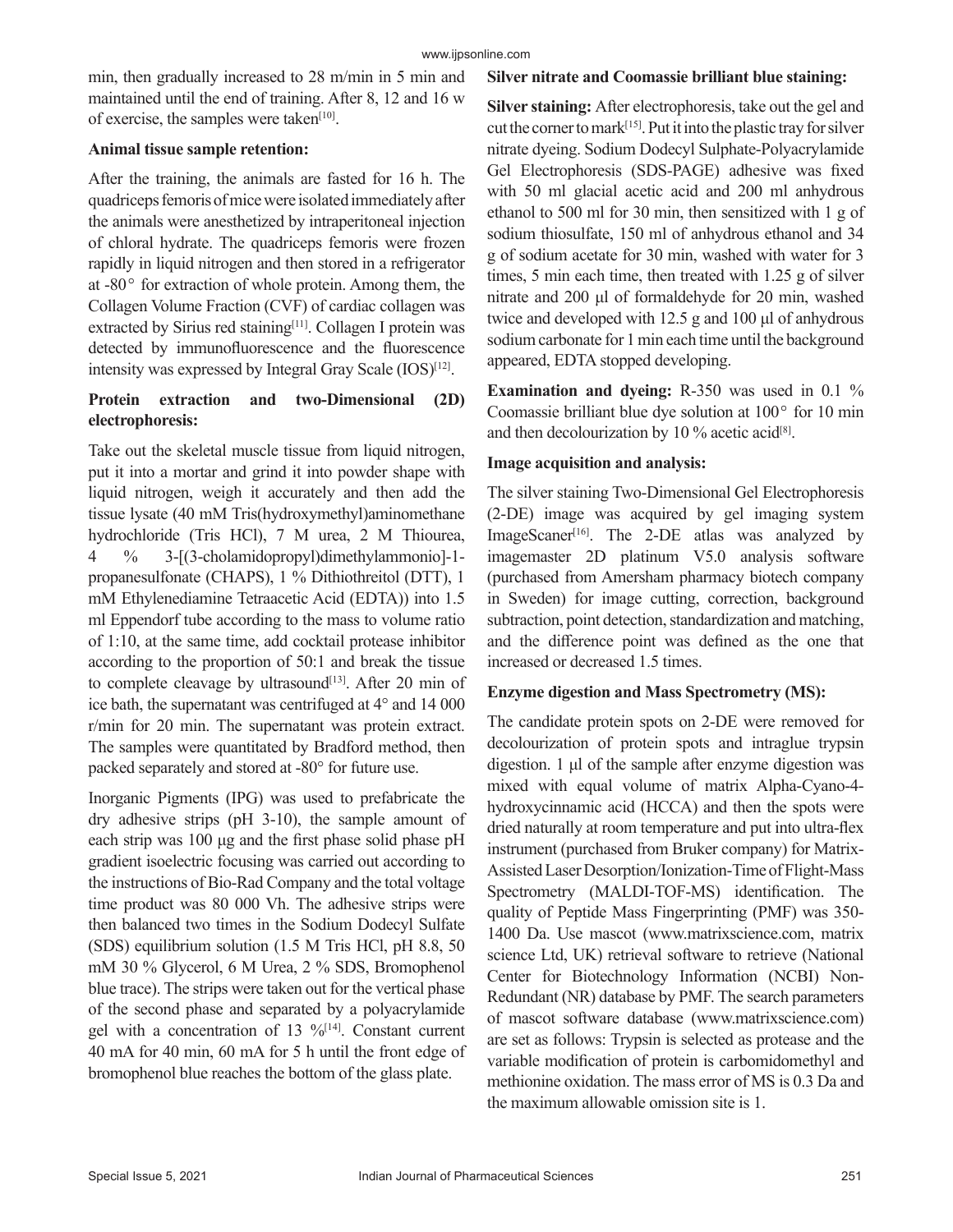The candidate protein spots on silver stained 2-DE were decolorized and trypsin digested in the gel. After that, the Synapt high definition MS (purchased from waters company) was used for Liquid Chromatography with Tandem Mass Spectrometry (LC-MS-MS) analysis. The quality collection range was MS: 350-1400 Da, MS/ MS: 50-2000 Da. After being processed by PLGS v2.3, NCBI NR was retrieved by MS ion of mascot retrieval software<sup>[17]</sup>. Search conditions: The protease is trypsin and the variable modification of protein is carbomidomethyl and oxidation of methionine. The mass error of MS and MS/MS is 0.2 Da and the maximum allowable leakage site is 1.

#### **Statistical analysis:**

Use ImageMaster 2D Platinum V5.0 analysis software to test whether there is statistical significance in the difference of relative protein content<sup>[18]</sup>.

## **RESULTS AND DISCUSSION**

Compared with HC group, HE histone expression profile changed significantly. The main features are the change of gray value and the increase and decrease of protein spots in 2D electrophoresis. Image Master 2D Platinum V5.0 software was used to automatically detect the protein spots in the 2-DE map. The protein density of the gel was 1.5 times higher than that of the protein and 43 spots were detected. According to the matching and comparative analysis of protein spots, 22 protein spots with different expression (increased or decreased) were found after the elimination of high abundance proteins such as keratin. Among them, 5 protein spots were closely related to IR of exercise improvement and their expression difference multiples were as follows: protein spot 1 (Chaperonin-Containing TCP-1 beta (CCT-1β)) and protein spot 2 (Ester Hydrolase Chromosome 11 Open Reading Frame 54 (C11orf54) Homolog) were new proteins after exercise<sup>[19]</sup>. After exercise, protein spot 3 (Fibrinogen Beta Chain Precursor) decreased by 38 %, protein spot 4 (Proteasome Subunit Beta Type-7 Precursor) increased by 3.27 times and protein spot 5 (Proteasome Subunit Alpha Type-1) increased by 1.67 times as shown in fig. 1.

Protein spots were identified by MS. The difference in expression points were matched and analyzed by ImageMaster 2D Platinum V5.0 software and NCBI NR database was searched by mascot software to obtain the identification results of protein spots (Table 1). Table 2 showed the detailed results of ester hydrolase C11orf54 homolog identified by LC-MS/MS.



(a) Group HC



(b) Group HE

**Fig. 1: Schematic diagram of differential expression protein**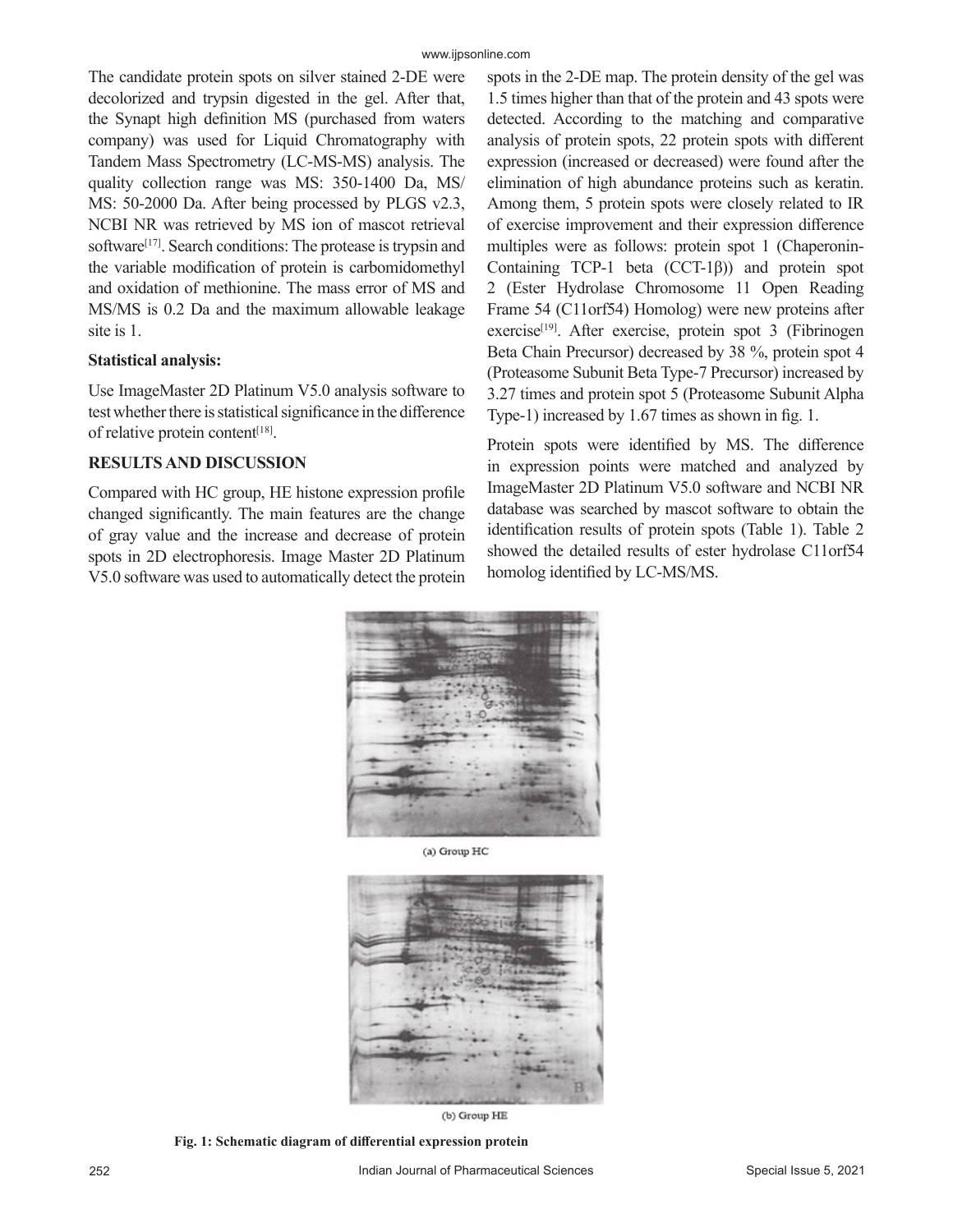| Serial<br>number | Accession<br>number GI | Protein<br>name                                   | <b>Matching</b><br>score | <b>Matching</b><br>peptide<br>segment | Coverage<br>rate | <b>Theory</b><br>Molecular<br>Weight<br>(MW) | <b>Theory</b><br><b>Isoelectric</b><br>Point (PI) | <b>Difference</b><br>multiple |
|------------------|------------------------|---------------------------------------------------|--------------------------|---------------------------------------|------------------|----------------------------------------------|---------------------------------------------------|-------------------------------|
| $\mathbf{1}$     | 468547                 | $CTT-1\beta$<br>subunit                           | 378                      | 9                                     | 22.10 %          | 57412                                        | 2.98                                              | $+$                           |
| $\overline{2}$   | 19526927               | Ester<br>hydrolase<br>C11orf54<br>homolog         | 44                       | 3                                     | 8.10%            | 34974                                        | 5.857                                             | $+$                           |
| 3                | 33859808               | Fibrinogen<br>beta chain<br>precursor             | 233                      | 23                                    | 45.10 %          | 54719                                        | 6.69                                              | 0.383466                      |
| 4                | 6755207                | Proteasome<br>subunit<br>beta Type-7<br>precursor | 77                       | 2                                     | 5.10 %           | 29873                                        | 8.15                                              | 3.2724                        |
| 5                | 33563283               | Proteasome<br>subunit<br>alpha Type-1             | 89                       | 9                                     | 36.10 %          | 29529                                        | 6.01                                              | 1.66825                       |

#### **TABLE 1: IDENTIFICATION RESULTS OF DIFFERENTIAL EXPRESSION OF PROTEINS BY MS**

Note: (+) indicates the results showed that the skeletal muscle protein of the group was higher than that of HC group

| TABLE 2: FRAGMENT ION SPECTRA OF C11ORF54 HOMOLOGUES OF ESTER HYDROLASE (GI, 19523926), |  |
|-----------------------------------------------------------------------------------------|--|
| <b>MASCOT SCORE=43</b>                                                                  |  |

| Mass charge<br>ratio | <b>Experiment Mr1</b> | <b>Actual Mr2</b> | <b>Difference</b><br>value | Score | <b>Expected value</b> | Peptide segment                           |
|----------------------|-----------------------|-------------------|----------------------------|-------|-----------------------|-------------------------------------------|
| 657.3051             | 1312.5955             | 1312.5905         | 0.0052                     | 40    | 0.063                 | R. TGELNFVSCMR. Q+<br>Carbamidomethyl (C) |
| 841.4955             | 1680.9763             | 1680.9815         | $-0.0053$                  | Б.    | $1.60E + 03$          | R. IAEVGGVPYLLPLVNK.K                     |

The results showed that CCT-β, protein subunit alphatype-1 and protein subunit beta type-7 precursor protein content in the skeletal muscle of IR mice increased significantly and IR improved significantly after 6 w of aerobic treadmill exercise. The increase of proteasome content can enhance the degradation of Aβ and the amino acids produced after protein degradation may be used to resynthesize proteins and polypeptides, while the increase of CCT-β protein content can help in the formation of newly synthesized proteins and maintain the correct spatial structure, reduce the production of Aβ and also assist in the degradation of proteasome<sup>[20]</sup>. It is concluded that the two proteins may improve IR by accelerating amino acid turnover, promoting protein remodeling after exercise, reducing Aβ protein content, inhibiting oxidative stress response and activation of related signaling pathways.

Fibrinogen precursor is the precursor protein of fibrinogen synthesized by hepatocytes and megakaryocytes. Some studies have shown that fibrinogen in blood is closely related to inflammatory response, its content changes can reflect the systemic inflammatory status and can also be used as an indicator to predict the occurrence and development of diabetes, but the role of fibrinogen in skeletal muscle is rarely reported. The results showed that the content of fibrinogen precursor in skeletal muscle decreased significantly and IR symptoms improved significantly after exercise. It is concluded that fibrinogen in skeletal muscle may be involved in the inflammatory response induced by Aβ protein as an inflammatory signal molecule.

The changes of collagen content in mice are shown in Table 3, fig. 2 and fig. 3. After 8 w of exercise, compared with group C, CVF in right atrium, right ventricle and left ventricle of mice in group M and group H increased, but there was no significant difference. Among them, CVF in group H increased significantly.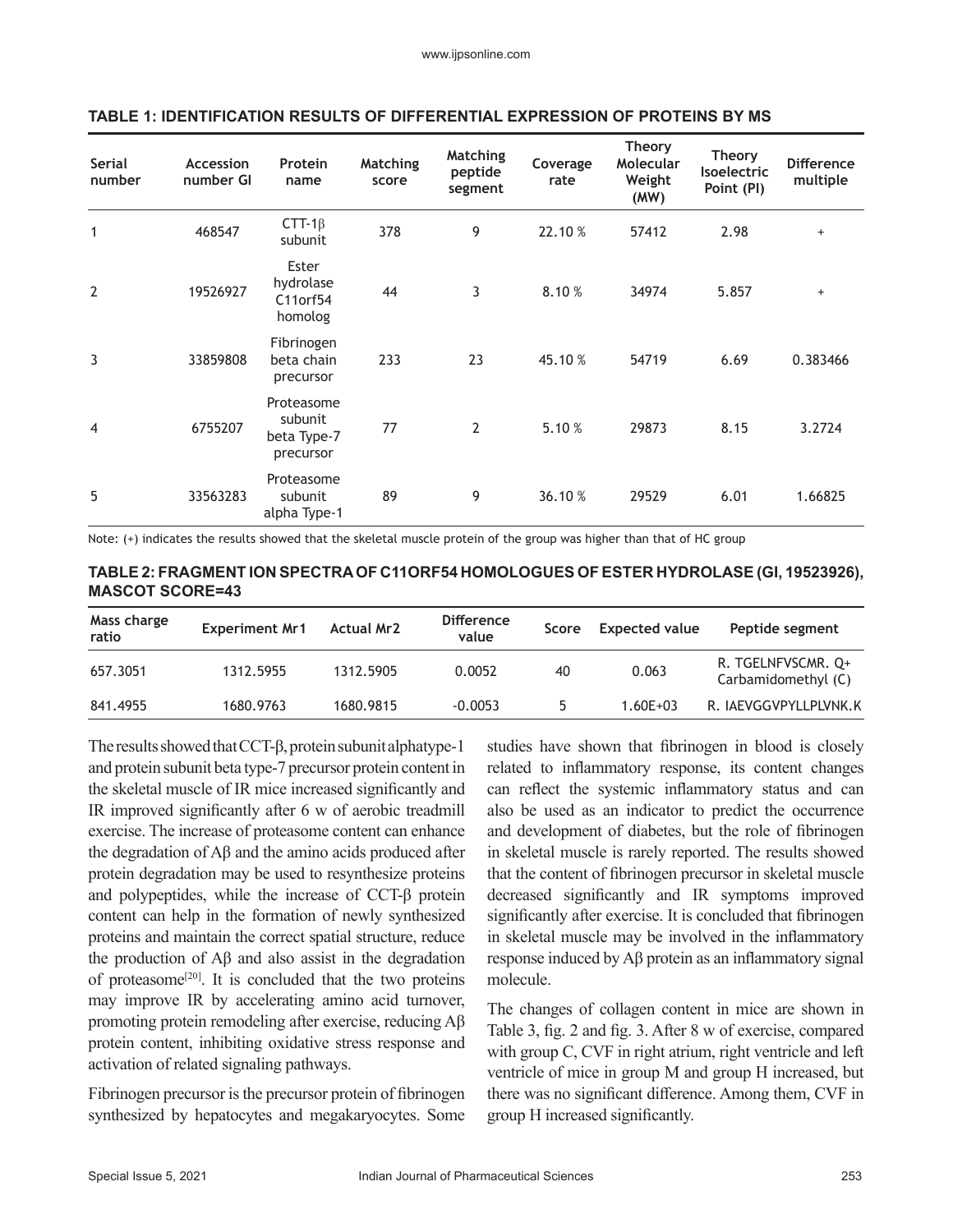| Time coding |                 | C                 | M                 | н                      |
|-------------|-----------------|-------------------|-------------------|------------------------|
| 8 w         | Right atrium    | $2.208 + 0.323$   | $2.129 \pm 0.385$ | $2.568 \pm 0.595$      |
|             | Right ventricle | $1.914 \pm 0.482$ | $2.134 \pm 0.358$ | $2.413 \pm 0.184$      |
|             | Left ventricle  | $1.681 \pm 0.626$ | 1.788±0.377       | $1.829 \pm 0.458$      |
| 12 w        | Right atrium    | $2.061 \pm 0.238$ | $2.214 \pm 0.254$ | $3.176 \pm 0.428$ **## |
|             | Right ventricle | $2.266 \pm 0.449$ | $2.559 \pm 0.543$ | $3.221 \pm 0.861$      |
|             | Left ventricle  | $0.242 \pm 0.267$ | $1.815 \pm 0.275$ | $2.368 \pm 0.433$      |
| 16 w        | Right atrium    | $1.985 \pm 0.309$ | $2.348 \pm 0.137$ | $4.296 \pm 0.417**$ ## |
|             | Right ventricle | $2.428 \pm 0.434$ | $2.873 \pm 0.362$ | 4.393±0.543**##        |
|             | Left ventricle  | $2.372 \pm 0.588$ | $2.295 \pm 0.533$ | $2.602 \pm 0.407$      |

#### **TABLE 3: CHANGES OF CVF IN MYOCARDIUM OF MICE IN THIS STUDY**

Note: \*\*p<0.01, compared with group C; # p<0.01, compared with group M; n=8



#### **Fig. 2: Sirius red staining of right ventricular myocardium in rats**



**Fig. 3: Schematic diagram of CVF in myocardium of rats in this study, (** $\Box$ **) C; (** $\Box$ **) M; (** $\Box$ **) H**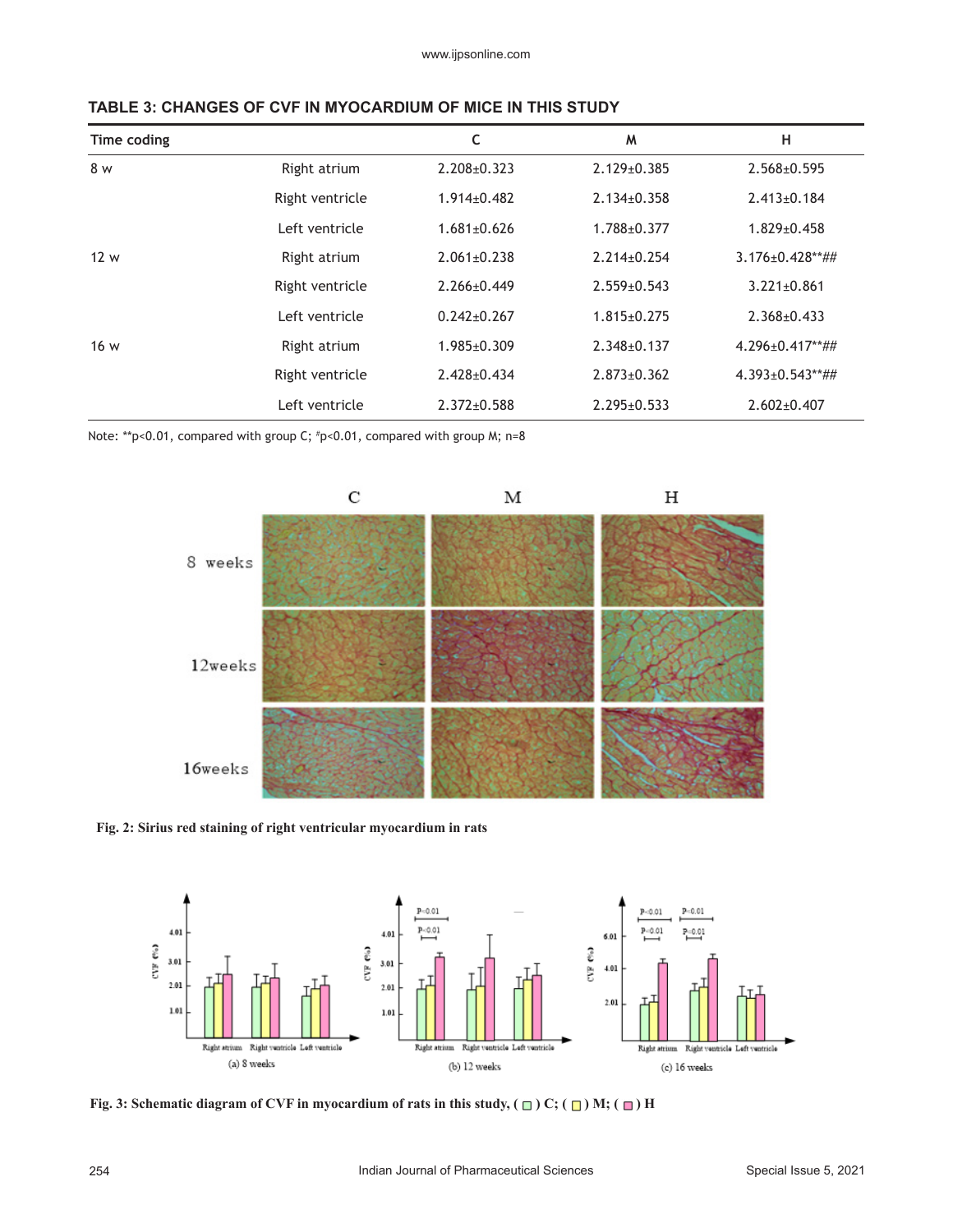After 12 w of exercise, CVF of right atrium and right ventricle in group M was lower than that in group C, while CVF of left ventricle was higher than that in group C, but there was no significant difference<sup>[21]</sup>. CVF of right atrium in group H was significantly higher than that in group C and group M  $(p<0.01)$  by 0.54 and 0.43 times, respectively. Compared with group C, CVF of right and left ventricles in group H also increased, but there was no significant difference.

After 16 w of exercise, CVF of right atrium and right ventricle in group M was lower than that in group C, while CVF of left ventricle was higher than that in group C, but there was no significant difference. CVF of right atrium in group H was significantly higher than that in group C and group M ( $p<0.01$ ) and increased by 1.16 and 0.83 times respectively. CVF of right ventricle in group H was significantly higher than that in group C and group M  $(p<0.01)$ , increased by 1.78 and 1.53 times respectively.

In conclusion, compared with group C, group M had no significant change in CVF, while group H significantly promoted the increase of CVF in right atrium and right ventricle.

The results of immunofluorescence staining are shown in fig. 4 and fig. 5. Compared with group C, 8 w moderate exercise had no significant effect on the expression of Col-I in right atrium, right ventricle and left ventricle. The expression of Col-I in right atrium of group H was significantly higher than that of group  $C$  ( $p<0.05$ ) and the expression of Col-I in right and left ventricles was also higher than that of group C, but there was no statistical significance.



**Fig. 4: Immunofluorescence staining results**



**Fig. 5: Schematic diagram of integral optical density of Col-I in this study,**  $(\Box)$  **C;**  $(\Box)$  **M;**  $(\Box)$  **H**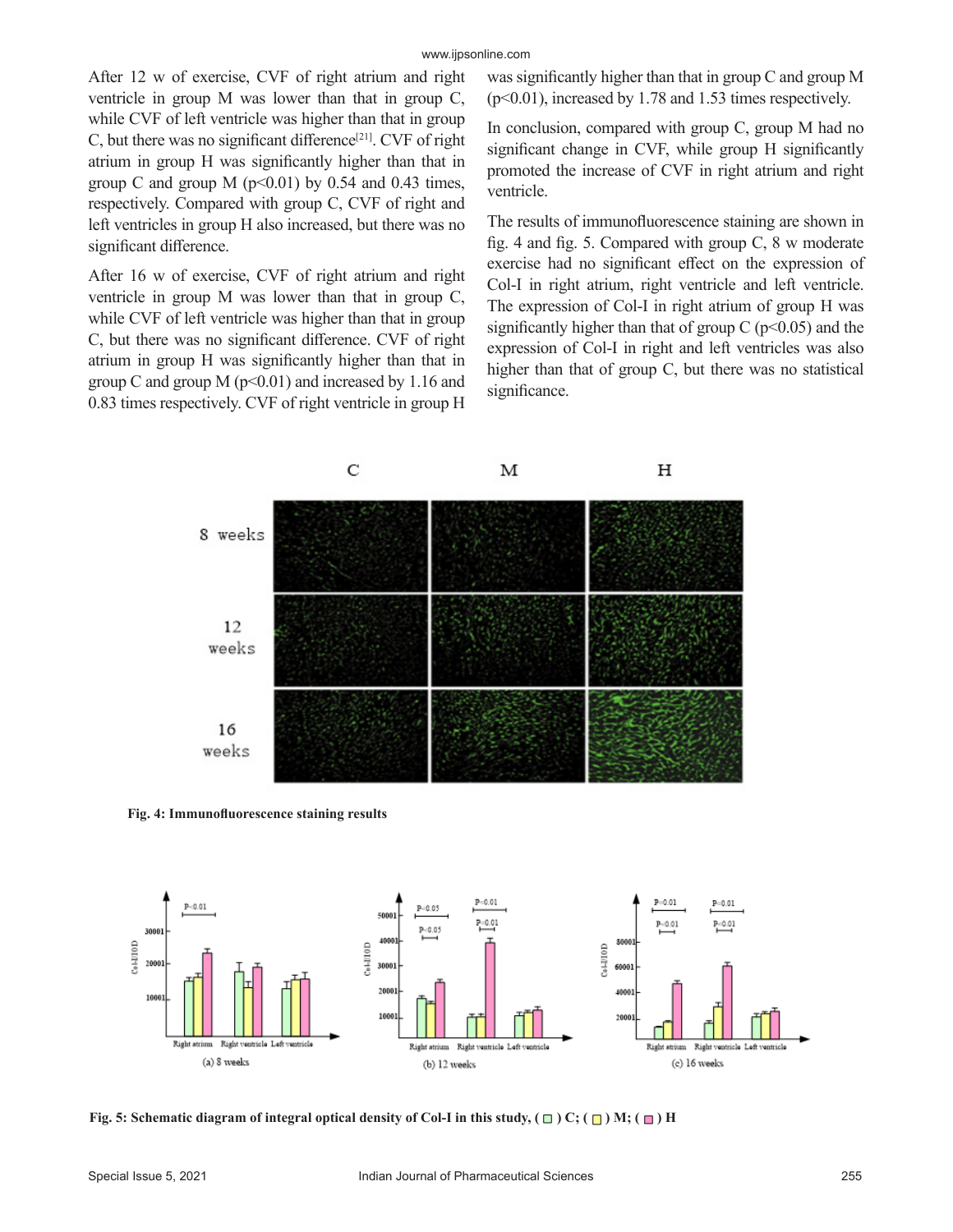At 12 w, isointensity exercise had no significant effect on the expression of Col-I in right atrium, right ventricle and left ventricle. At 12 w, the expression of Col-I in right atrium of group H was significantly higher than that of group C and group M ( $p<0.01$ ).

At 16 w, the expression of Col-I in right atrium, right ventricle and left ventricle was higher than that in group C, but there was no significant difference. At 16 w, the expression of Col-I in right atrium and right ventricle of H group was significantly higher than that of group C and group  $M$  ( $p<0.01$ ).

In conclusion, compared with group C, moderate intensity exercise had no significant effect on the expression of Col-I in myocardium, while group H significantly promoted the expression of Col-I in right atrium and right ventricle, but had no significant effect on the expression of Col-I in left ventricle.

IR refers to the decrease of insulin-mediated glucose uptake and utilization by tissue cells, which is the common pathophysiological basis of obesity, T2DM and other metabolic diseases. However, the effect of aerobic exercise on the prevention and treatment of obesity, IR, T2DM and other metabolic diseases has been recognized, but the molecular mechanism of aerobic exercise in improving metabolism is not fully clear. In order to explore the molecular mechanism of improving IR by aerobic exercise, we established IR model by feeding C57BL/6 mice with high fat diet for 10 w and then intervened IR mice with aerobic exercise for 6 w. After 6 w of aerobic exercise, the fin level and OGTT curve of IR mice tended to normal level and IR symptoms improved significantly. It was found that the expression of proteins related to protein folding/degradation pathway in skeletal muscle cells changed significantly after exercise by proteomics, suggesting that it may play an important role in improving IR during exercise. It was found that CCT-β, proteasome subunit beta type-7 precursor, proteasome subunit alpha type-1, ester hydrolase C11orf54 homolog and fibrinogen beta chain precursor were related to cell protein folding/ degradation pathway.

CCT- $\beta$  is one of the eight subunits of CCT. As a chaperone protein of cytoplasm, CCT-β is an important member of molecular chaperone family. Molecular chaperone is a kind of protein that can assist other peptides to fold, assemble and degrade in cells and it is an important element of protein folding pathway in cells. CCT, as the first line of defence against protein misfolding and accumulation, can combine with intracellular protein, maintain its spatial conformation, prevent protein aggregation and also assist in the degradation of a variety of abnormal protein folding diseases and avoid the production of toxic products. Proteasome subunit beta type-7 and proteasome subunit alpha type-1 transformed by proteasome subunit beta type-7 precursor are involved in the formation of cellular proteasome 20S core granules. The 26S proteasome composed of 20S core granules and 19S regulatory granules is the most common form of proteasome. Proteasome is a giant protein complex in the nucleus and cytoplasm of eukaryotes. Ubiquitin-Proteasome Pathway (UPP) composed of ubiquitin and ubiquitin is an important protein degradation pathway in cells. UPP is involved in the regulation of cell protein folding, cell inflammatory response and cell signal transduction and it is also the second line of defence against protein structural abnormalities. The change of its pathway protein will directly lead to the accumulation of hamartogen and the secondary cell dysfunction.

Proteasome and CCT-β are involved in the regulation of protein folding and degradation, and are important elements of protein folding/degradation signaling pathway. The cell folding/degradation signaling pathway composed of the two can maintain the normal spatial structure of the protein, prevent the accumulation of the protein and maintain the biological function of the protein. Both proteasome dysfunction and CCT expression decrease can cause abnormal protein folding/degradation pathway and induce the production of Aβ protein. Aβ is a peptide protein composed of 39-43 amino acid residues, which has the characteristics of aggregation into amyloid fibres. It can induce the production of Reactive Oxygen Species (ROS) through many ways, causing extensive damage of brain neurons and secondary Alzheimer's Disease (AD). The latest research shows that Aβ accumulates in the skeletal muscle of T2DM animal model and participates in the formation of IR. Hyperglycemia can aggravate the burden of oxidative stress in skeletal muscle, significantly increase the expression of Aβ protein, increase its aggregation in skeletal muscle, which will aggravate the oxidative stress response in skeletal muscle and then enhance the expression of Aβ protein, forming a vicious cycle. At the same time, as a proteasome inhibitor, Aβ protein can competitively inhibit the chymotrypsin like activity of its 20S core particles and hinder its normal function. UPP is the main degradation pathway of Aβ and its inhibition can also increase the accumulation of Aβ protein. Aβ can lead to oxidative stress in skeletal muscle, which can reduce the sensitivity of skeletal muscle to insulin, activate inflammatory signaling pathway in skeletal muscle and interfere with insulin signaling.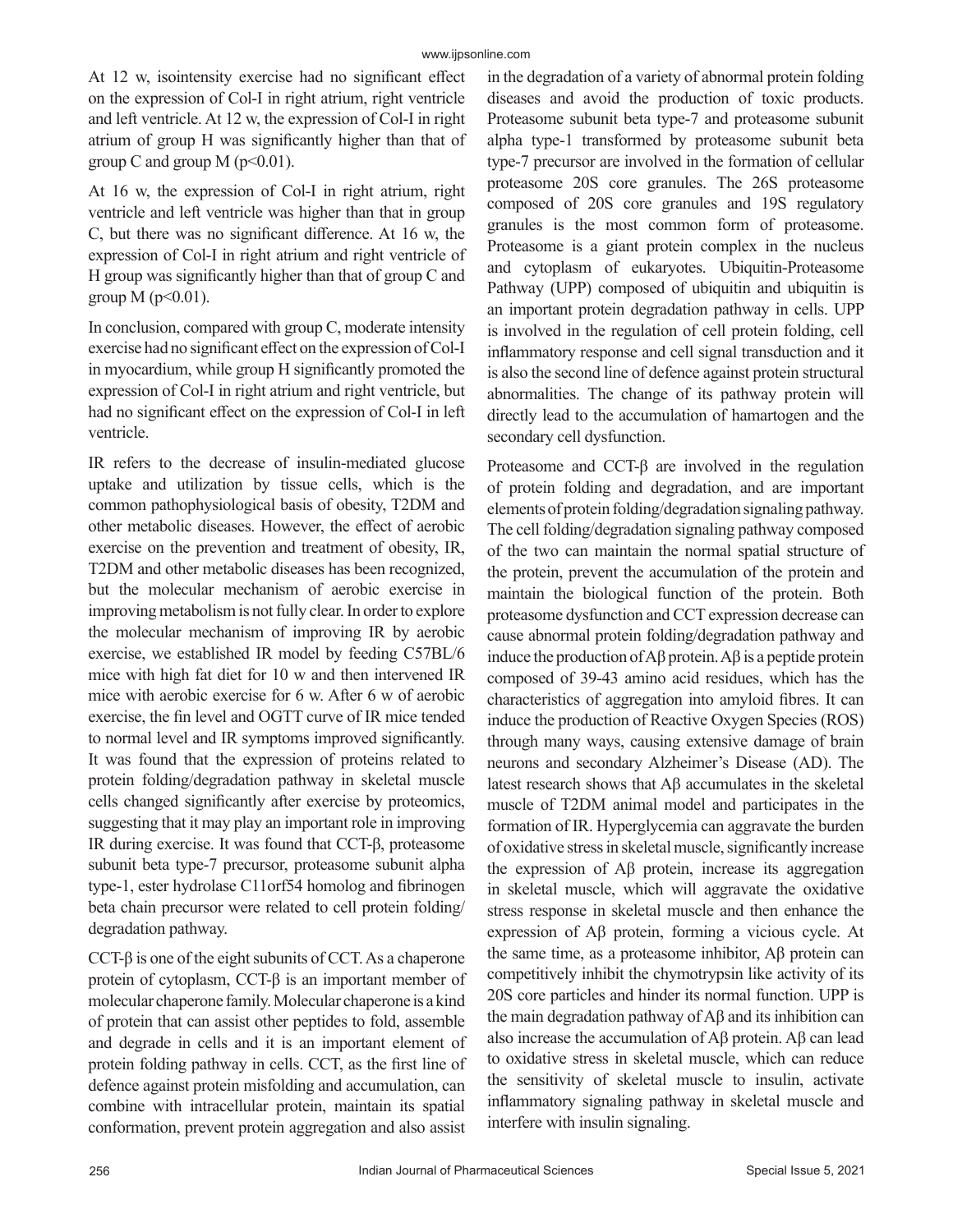Studies have shown that ester hydrolase C11orf54 homolog is a protein expressed by the homologous gene of Open Reading Frame 54 (ORF54) in mice and human chromosome 11. At present, there are few reports on its specific functions. Proteomic studies have shown that it may be involved in the regulation of protein folding/ degradation. The results showed that after 6 w of aerobic exercise, the expression of ester hydrolase C11orf54 homolog protein increased, suggesting that ester hydrolase C11orf54 homolog, proteasome and CCT-β may participate in the regulation of protein folding/degradation signaling pathway in IR mice skeletal muscle.

The results of Sirius red staining showed that, compared with group C, moderate intensity exercise at 8, 12 and 16 w increased collagen in right atrium, right ventricle and CVF in left ventricle, but there was no significant difference. After 12 w of intensive exercise, CVF of right ventricle was significantly higher than that of group C and group M and CVF of right ventricle and left ventricle was also higher than that of group C, but there was no statistical significance. After 16 w of high intensity endurance exercise, CVF of right atrium and right ventricle were significantly higher than that of group C and group M, while CVF of left ventricle had no significant change. Results in group M, exercise did not cause myocardial fibrosis. After 12 w of high-intensity endurance exercise, the right atrium of mice developed fibrosis. With the extension of exercise time, the degree of atrial fibrosis increased and the fibrosis of the right ventricle appeared in the  $16<sup>th</sup>$  w.

Col-I accounts for more than 85 % of the total collagen in myocardium and it is the main component of myocardial interstitium. It was found that the expression of Col-I in different parts of myocardium was different and timedependent with the change of collagen content. The results showed that 12 w and 16 w of intensive exercise resulted in a significant increase of Col-I in the right atrium and right ventricle, and the larger the increase was with time, while moderate exercise had no significant effect on the myocardial Col-I.

In this paper, proteomics technology was used to study the effect of aerobic exercise on the expression of protein in the skeletal muscle of IR mice for 6 w and to analyze the differential expression of protein in group HE and group HC, among which the protein folding/degradation pathway related proteins CCT-1β subunit, proteasome subunit beta type-7 precursor and proteasome subunit alpha type-1 were significantly increased after exercise, suggesting that 6 w aerobic exercise may improve the IR induced by high-fat diet by increasing the expression of protein folding/degradation pathway related proteins in the skeletal muscle of IR mice; long-term high-intensity endurance exercise results in a significant increase of collagen content in the right atrium and right ventricle of mice and a significant increase of CVF, especially Col-I. After 12 w of high-intensity endurance exercise, the right atrium of mice developed fibrosis and the degree of atrial fibrosis increased with time, while the fibrosis of the right ventricle appeared in the  $16<sup>th</sup>$  w. Excessive increase of collagen fibre will affect cardiac contractility and electrocardiographic conduction, forming the pathological basis of exercise-induced arrhythmia.

#### **Conflict of interests:**

The authors declared no conflicts of interest.

# **REFERENCES**

- 1. Chaffey PK, Guan X, Wang X, Ruan Y, Li Y, Miller SG, *et al.* Quantitative effects of O-linked glycans on protein folding. Biochemistry 2017;56(34):4539-48.
- 2. Lv Y. Research on noise subspace culling based on threeelement array sonar. J Chin Acad Electron Inf Technol 2017;12(4):406-9.
- 3. Jiang SH, Li J, Dong FY, Yang JY, Liu DJ, Yang XM, *et al.* Increased serotonin signaling contributes to the Warburg effect in pancreatic tumor cells under metabolic stress and promotes growth of pancreatic tumors in mice. Gastroenterology 2017;153(1):277-91.
- 4. Cheng M, Kong L, Zhang B. Space-vector PWM control of novel modularized fluxswitching permanent magnet linear machine with complementary magnetic circuits based on ATMEGA128; 2018.
- 5. Sun L. Repetitive-control-based control technology for microgrid inverters. J Power Supply 2018;16:38-44.
- 6. Wen J, Scoles DR, Facelli JC. Effects of the enlargement of polyglutamine segments on the structure and folding of ataxin-2 and ataxin-3 proteins. J Biomol Struct Dyn 2017;35(3):504-19.
- 7. Hu Y. Main problems and solutions of mechanical and electrical equipment installation in intelligent building branch project. Autom Instrum 2017;4:159-61.
- 8. Moreno-Gonzalez I, Edwards III G, Salvadores N, Shahnawaz M, Diaz-Espinoza R, Soto C. Molecular interaction between type 2 diabetes and Alzheimer's disease through cross-seeding of protein misfolding. Mol Psychiatry 2017;22(9):1327-34.
- 9. Li X. An anti-occlusion tracking algorithm for moving objects. J Jilin Univ 2017;55:1207-12.
- 10. Cash DD, Feigon J. Structure and folding of the Tetrahymena telomerase RNA pseudoknot. Nucleic Acids Res 2017;45(1):482-95.
- 11. Qiao L. Under the 3D Image visual movement key feature extraction method of improvement. Comput Simul 2017;34:216-9.
- 12. Dhouafli Z, Cuanalo-Contreras K, Hayouni EA, Mays CE, Soto C, Ines Moreno-Gonzalez. Inhibition of protein misfolding and aggregation by natural phenolic compounds. Cell Mol Life Sci 2018;75(19):3521-38.
- 13. Suárez E, Adelman JL, Zuckerman DM. Mechanism beyond markov models: History information is needed for unbiased pathway reconstruction of protein folding. Biophys J 2017;112(3):289a-90a.